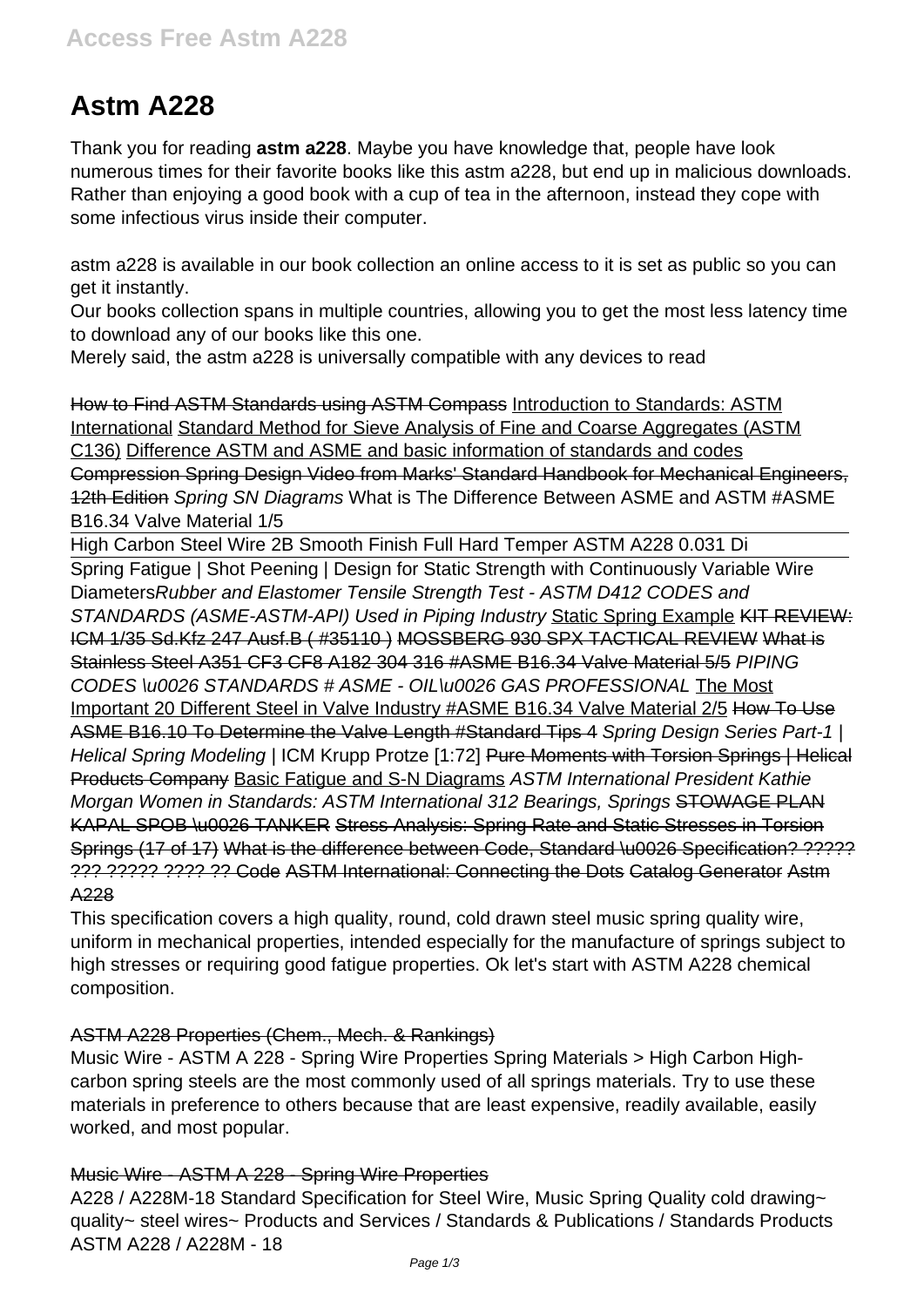#### ASTM A228 / A228M - 18 Standard Specification for Steel ...

It mainly introduce the chemical composition,mechanical properties, heat treatment, processing performance and performance standards about ASTM A228.For various specification of steel production and processing to provide the standard production,we have the professional experience for ASTM A228.We can also produce it according to the AISI, UNS, SAE, ASTM, DIN, JIS technical standard.

#### ASTM A228 Chemical Composition, ASTM A228 Mechanical ...

ASTM A228 can be supplied as steel plate/ sheet, round steel bar, steel tube/pipe, steel stripe, steel billet, steel ingot, steel wire rods. electroslag, forged ring/ block,etc. Join Supplier: [email protected]

## ASTM A228 steel - Steel Grades

ASTM A228 Steel (UNS K08500) Categories: Metal; Ferrous Metal; ASTM Steel; Carbon Steel; High Carbon Steel. Material Notes: Cold drawn. High tensile strength and uniform mechanical properties. Music wire springs are not recommended for service temperatures above 121°C (250°F).

## ASTM A228 Steel (UNS K08500)

ASTM A228 Music Wire 16 products Use high carbon steel alloy music wire from Grainger for applications that demand high strength and durability, such as springs, jewelry and piano and guitar strings. Music wire can withstand high tension and rugged use and still last a long time.

## ASTM A228 Music Wire - Grainger Industrial Supply

ASTM-A228 Standard Specification for Steel Wire, Music Spring Quality - music spring; wire;; ICS Number Code 77.140.25 (Spring steels)

## ASTM-A228 | Standard Specification for Steel Wire, Music ...

ASTM A228 (SWP-A, K08500) Music Wire ASTM A228 music wire is a carbon (non-alloy) steel formulated for primary forming into wrought products. Cited properties are appropriate for the cold worked (strain hardened) condition. ASTM A228 is the defining standard for this material.

## ASTM A228 (SWP-A, K08500) Music Wire :: MakeItFrom.com

ASTM 228/A228M-18 deals specifically with "two types of round, cold drawn steel music spring quality wire, uniform in mechanical properties, intended for the manufacture of springs subject to high stress or necessitating good fatigue qualities." ASTM 228 A/228M-18 revises the 2016 edition of the same standard, so it has some changes.

## ASTM 228/A228M-18: Standard for Steel Wire, Music Spring ...

ASTM A228. Modulus of Elasticity Poissons Ratio Shear Modulus Thermal Properties Maximum Service Temperature, Air Component Elements Properties Carbon, C Iron, Fe Manganese, Mn Phosphorous, P Silicon, Si Sulfur, S. 210 GPa 0.313 80.0 GPa Metric 120 C. 30500 ksi 0.313 11600 ksi English 248 F. Calculated. Comments

## ASTM A228 | Ultimate Tensile Strength | Strength Of Materials

About ASTM International. Over 12,800 ASTM Standards operate globally. Defined and set by us, they improve the lives of millions every day. Combined with our innovative business services, they enhance performance and help everyone have confidence in the things the buy